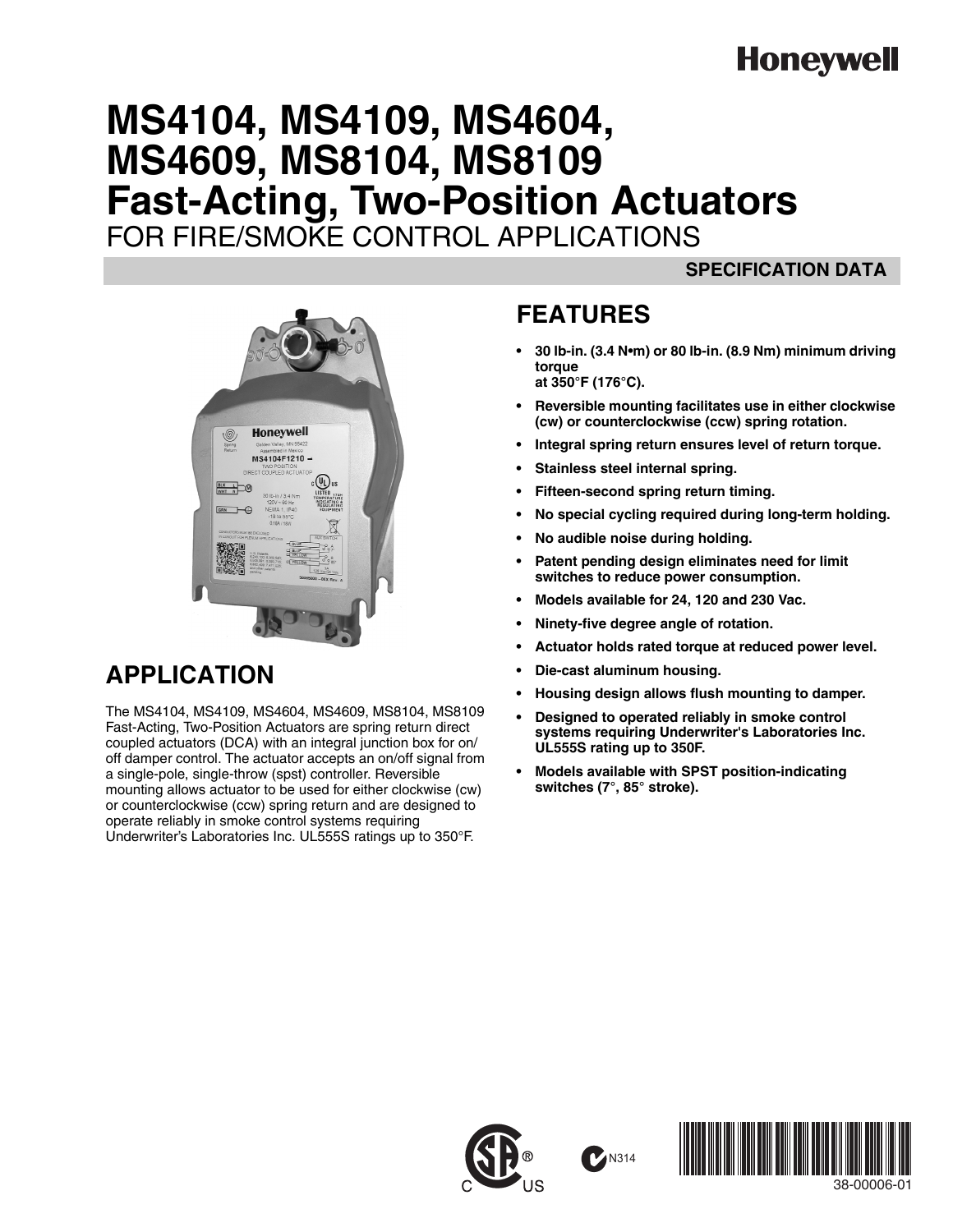## **SPECIFICATION0S**

#### **Models:**

| <b>Model</b> | Voltage<br>(Vac) | Internal<br><b>Auxiliary</b><br><b>Switches</b> | <b>Torque</b><br>in Ib-in.<br>(N•m) |
|--------------|------------------|-------------------------------------------------|-------------------------------------|
| MS4104F1010  | 120              | None                                            | 30(3.4)                             |
| MS4104F1210  | 120              | 2 SPST <sup>a</sup>                             | 30(3.4)                             |
| MS4109F1010  | 120              | None                                            | 80 (9)                              |
| MS4109F1210  | 120              | 2 SPST <sup>a</sup>                             | 80 (9)                              |
| MS4604F1010  | 230              | None                                            | 30(3.4)                             |
| MS4604F1210  | 230              | 2 SPST $a$                                      | 30(3.4)                             |
| MS4609F1010  | 230              | None                                            | 80 (9)                              |
| MS4609F1210  | 230              | 2 SPST <sup>a</sup>                             | 80(9)                               |
| MS8104F1010  | 24               | None                                            | 30(3.4)                             |
| MS8104F1210  | 24               | 2 SPST <sup>a</sup>                             | 30(3.4)                             |
| MS8109F1010  | 24               | None                                            | 80(9)                               |
| MS8109F1210  | 24               | 2 SPST <sup>a</sup>                             | 80 (9)                              |

a Internal switches are designed to pass UL555S requirements (at 350**°**F for 30 minutes) and are intended for use as position indication.

#### **Electrical Ratings:**

Power Input:

MS4104F, MS4109F: 120 Vac ±10%, 60 Hz. MS4604F, MS4609F: 230 Vac ±10%, 50/60 Hz. MS8104F, MS8109F: 24 Vac +20%, -10%, 50/60 Hz.

#### **Power Consumption:**

MS4104F: Running: 0.18A, 18W. Holding: 0.11A, 9W MS4109F: Running: 0.25A, 23W. Holding: 0.13A, 7W MS4604F: Running: 0.13A, 18W. Holding: 0.10A, 11W MS4609F: Running :0.13A, 23W. Holding: 0.09A, 7W MS8104F: Running: 16VA. Holding: 8 VA MS8109F: Running: 23VA. Holding: 7 VA

#### **Electrical Connections:**

Power Lead Wires:

MS410xF and MS460xF: 32 inches (0.8m), 18 AWG MS810xF: 39 inches (1m), 18 AWG

Switch Lead Wires: 18 inches, 18 AWG, 2 color coded leads.

#### **Controller Type:**

MS4104, MS4109: Line voltage (120 Vac), two-position, spst (Series 40).

- MS4604, MS4609: Line voltage (230 Vac), two-position, spst (Series 40).
- MS8104, MS8109: Low voltage (24 Vac), two-position, spst (Series 80).

#### **Device Weight:**

5 lb (2.3 kg).

#### **Noise Rating (Maximum):**

Driving Open: 80 dBA at 1m. Holding: 20 dBA at 1m (no audible noise).

#### **Temperature Ratings:**

Ambient:  $0^{\circ}$ F to 130 $^{\circ}$ F (-18 $^{\circ}$ C to 55 $^{\circ}$ C). Shipping and Storage: -40°F to 140°F (-40°C to 60°C).

#### *IMPORTANT*

*The actuator is designed to meet UL555S standards at 350°F (176°C). The actuator must be tested with the damper to achieve this rating.*

#### **Humidity Ratings:**

5% to 95% RH noncondensing.

#### **Stroke:**

 $95^\circ \pm 3^\circ$ , mechanically limited.

#### **Torque Rating (at rated voltage):**

Spring Return:

MS4104F, MS4604F, MS8104F: 30 lb-in. (3.4 N•m). MS4109F, MS4609F, MS8109: 80 lb-in. (9 N•m). Stall Maximum:

MS4104F, MS4604F, MS8104F: 150 lb-in. (17 N•m). MS4109F, MS4609F, MS8109: 240 lb-in. (27 N•m). 350°F Driving:

MS4104F, MS4604F, MS8104F: 30 lb-in. (3.4 N•m). MS4109F, MS4609F, MS8109: 80 lb-in. (9 N•m).

#### **Timing (At Rated Torque and Voltage):**

Drive Open: 15 seconds typical.

Spring Close: 15 seconds typical.

#### **Design Life (at Rated Voltage):**

30,000 full stroke cycles.

#### **Cycling Requirements:**

- Prolonged holding-period (1 year) testing of these actuators has been performed with no spring return failures. The actuator and the internal spring are designed to require no special cycling during long-term holding.
- Honeywell recommends following all local, state and national codes for periodic testing of the entire smoke control system. Refer to National Fire Protection Association (NFPA) National Fire Codes®: NFPA90A, NFPA92A and NFPA92B for your application.
- NFPA recommends periodic examination of each fire/smoke damper (semi-annually or annually) to ensure proper performance.

#### **Minimum Damper Shaft Length:**

2 in. (51 mm).

#### **Mounting:**

Round 1/2 inch shaft adapter with 1/4 inch set screws. Threads: ¼-20 UNC-2A

Material: Alloy Steel hardened to HRC 45-53

Thread Lock: Nylon Patch

#### *IMPORTANT*

*Honeywell does not recommend using linkages with these actuators because side-loading of the output hub reduces actuator life.*

#### **Environmental Protection Ratings:** NEMA, IP40.

**Accessories:**

205649 Mounting Bracket (not supplied with actuator).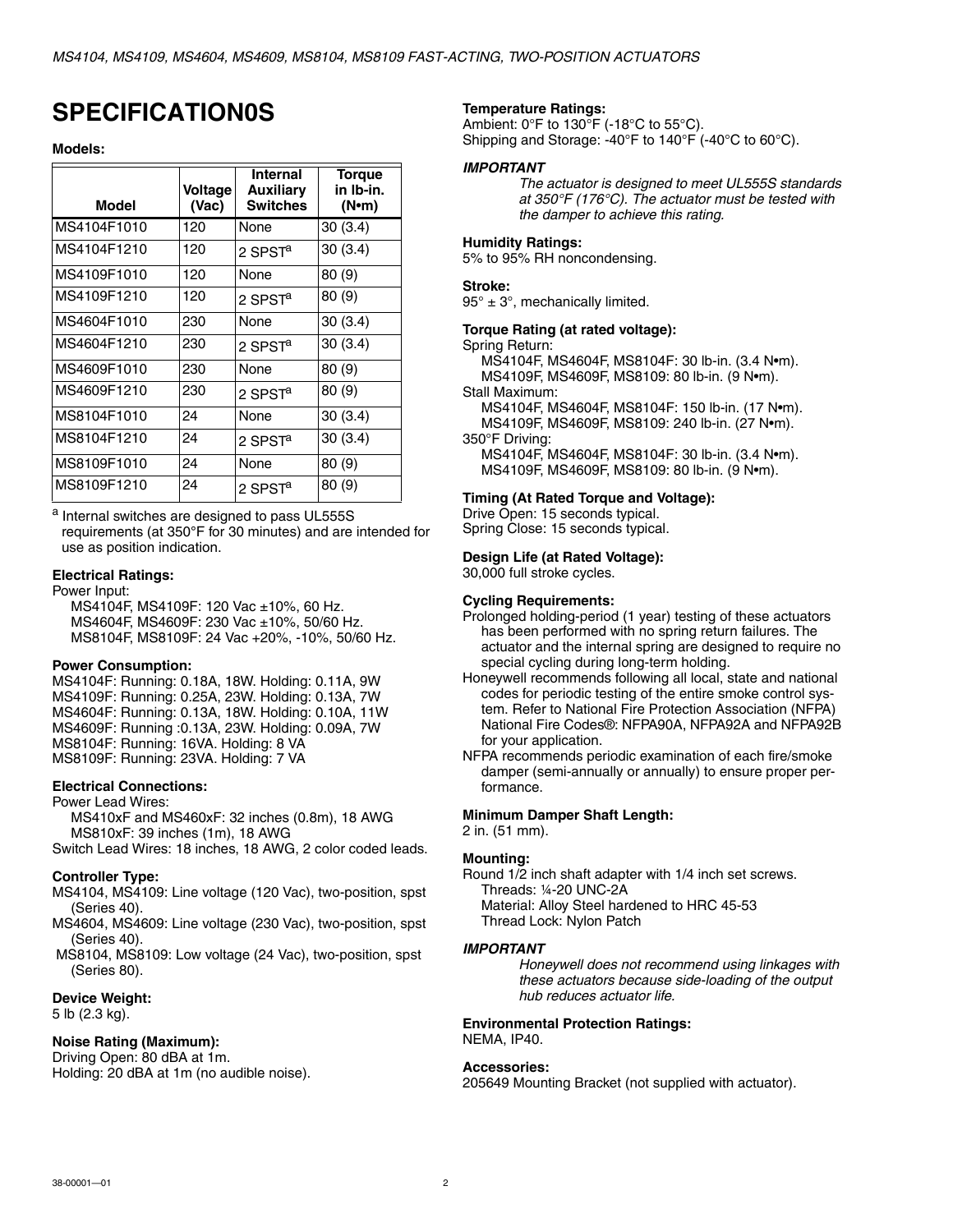**Approvals:**

|        | <b>MS4104F.</b><br><b>MS4109F</b> | <b>MS4604F.</b><br><b>MS4609F</b> | <b>MS8104F,</b><br><b>MS8109F</b> |
|--------|-----------------------------------|-----------------------------------|-----------------------------------|
| UL/cUL | x                                 | ↗                                 |                                   |
| UL873  | x                                 | ↗                                 |                                   |

**Wiring:**



**Fig. 1. Typical 24 Vac wiring.**



**Fig. 2. Typical 120 Vac wiring.**



**Fig. 3. Typical 230 Vac wiring.**

**Dimensions:** 2 (51)  $1(25)$ R **90° 0°**  $\circ$ 11/16 (17)  $\Box$ 6-3/8 œ (161) lſ 8-15/16 (227) 2 (51)  $\rightarrow$   $\rightarrow$   $\rightarrow$  1/16  $-4(102)$ (2) 9/16 (14)5-1/8 (130) M34622